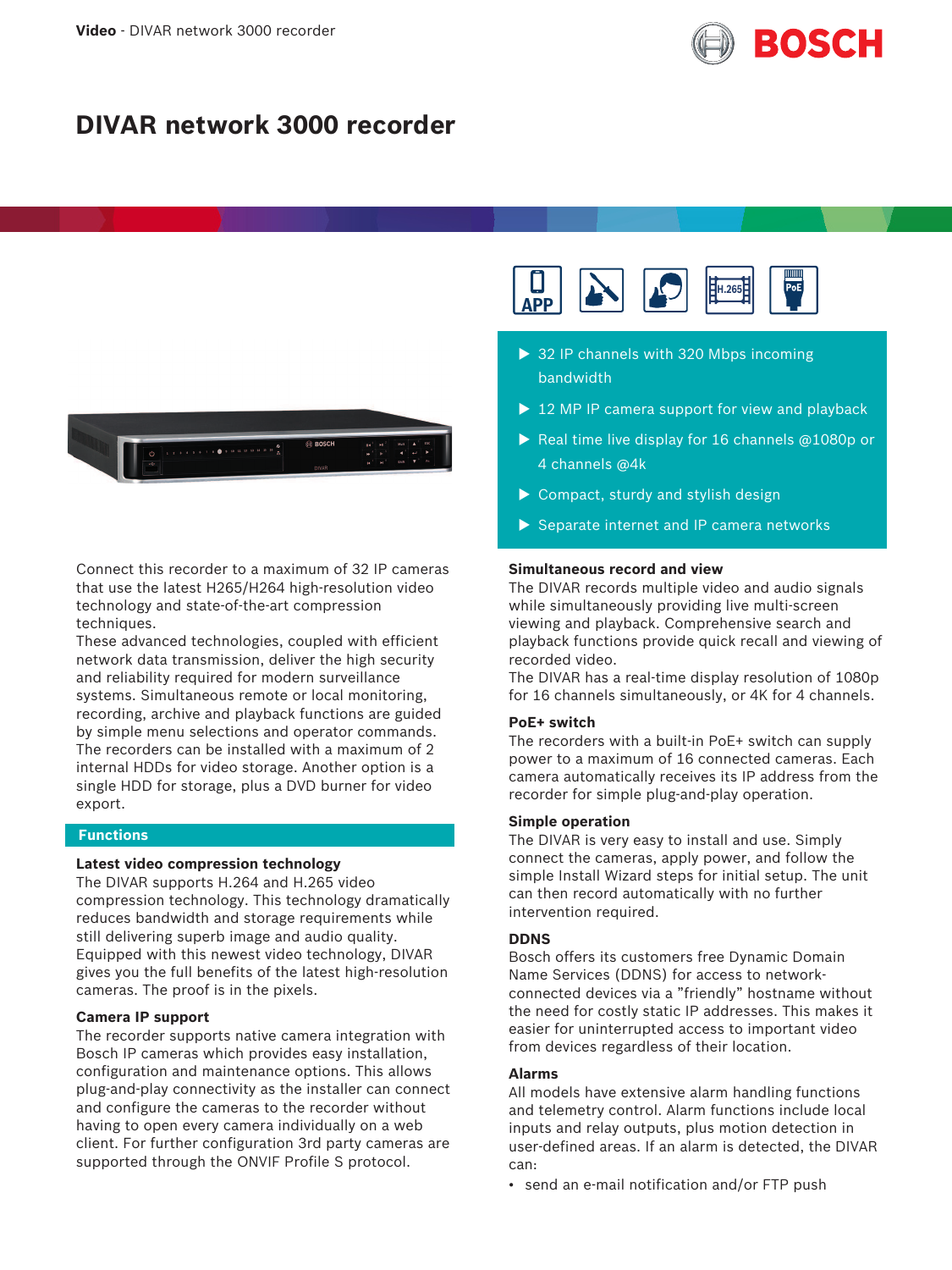- sound a buzzer and/or display a warning
- activate local alarm output

## **Local control**

The unit can be easily operated and programmed via the on-screen display menu system using:

- the supplied mouse
- the front panel control keys
- the supplied remote control
- push notification

## **Inputs and outputs**

Video inputs, audio inputs/output, and alarm inputs/ outputs are located on the rear panel. Two video connectors (VGA/HDMI) provide simultaneous output for monitor A for live display (with zoom) and playback (display can be frozen and zoomed). The displays allow full-screen, multi-screen, and sequenced viewing.

## **Dome control**

The DIVAR can control pan/tilt/zoom (PTZ) equipment using commands sent via IP connection. It also supports Focus, Iris and Aux commands for Bosch cameras.

#### **Panoramic cameras**

The DIVAR supports dewarping of Bosch panoramic cameras. The following modes are supported: pan/tilt/ zoom (PTZ), panoramic, corridor and quad. Dewarping in the camera can also be selected if the connected IP panoramic camera supports this.

#### **Network control**

Use the PC software or built-in web application via a network for live viewing, playback, and configuration.

### **Watermark**

The DIVAR includes an authenticity check for both local and remote archives, ensuring recording integrity. An Archive Player is provided for playback of secure video files and to check if video is authentic.

#### **Smartphone App**

A DIVAR Mobile Viewer app from Bosch for iOS and Android devices is available for:

- live and playback viewing
- recorder configuration
- PTZ control

This means you can watch live video from cameras connected to the DVR from anywhere in the world. You can also control focus, pan, tilt and zoom on PTZenabled cameras.

Furthermore, the Android smartphone App supports remote push notifications (no available on iOS). In this way you are automatically notified if an alarm occurs on the device and can take immediate action, even if you are not actively monitoring the system at that moment.

## **Certifications and approvals**

| <b>Standards</b>        |                                                                                                                                                                 |
|-------------------------|-----------------------------------------------------------------------------------------------------------------------------------------------------------------|
| Alarm                   | EN 50130-5:2011, Alarm systems - Part 5:<br>Environmental test methods, Class I, Fixed equipment                                                                |
| Lightning<br>protection | To ALL long input / output - and supply-wiring. Alarm<br>inputs and relay output, Video inputs and Outputs,<br>dome-control outputs, power-cable, Audio In/Out. |
|                         | $\pm$ 0.5, 1kV line to line,                                                                                                                                    |
|                         | $\pm$ 0.5, 1 and 2kV line to earth                                                                                                                              |

## **EMC + Safety - Europe**

| <b>FU Directives</b>                 | 2014/35/EU (LVD), 2014/30/EU (EMC), 2011/65/<br>EU (RoHS) |
|--------------------------------------|-----------------------------------------------------------|
| <b>FMC</b> Emission                  | EN 55032:2012/AC2013, class B                             |
| <b>EMC</b> Immunity                  | EN 50130-4:2011/A1:2014                                   |
| <b>FMC</b> mains<br><b>Harmonics</b> | FN 61000-3-2:2014                                         |
| <b>FMC Mains</b><br>fluctuations     | FN 61000-3-3:2013                                         |
| <b>LVD Safety</b>                    | CB scheme + IEC/EN/UL 62368-1:2014/AC:2015                |
| <b>RoHS</b>                          | FN 50581:2012                                             |

#### **EMC + Safety - USA and Canada**

| EMC USA                | 47 CFR part 15 (FCC), Class B      |
|------------------------|------------------------------------|
| Safety USA (UL,<br>cUL | UL 62368-1, Edition 2, Dec 1, 2014 |
| Safety Canada          | CAN/CSA-C22.2 No. 62368-1          |

## **India**

| BIS (Bureau of | BIS registration for external Power adapter (comes / |
|----------------|------------------------------------------------------|
| Indian         | packed with the main product)                        |
| Standards)     |                                                      |

## **Australia** ACMA EMC RCM logo on product label

| <b>Region</b> |            | <b>Regulatory compliance/quality marks</b> |
|---------------|------------|--------------------------------------------|
| Australia     | <b>RCM</b> | DOC SAL Variants                           |
|               | <b>RCM</b> | DOC SAL                                    |
| Europe        | <b>CE</b>  | AR18-20-B004                               |
| USA           | UL         | FCC & UL                                   |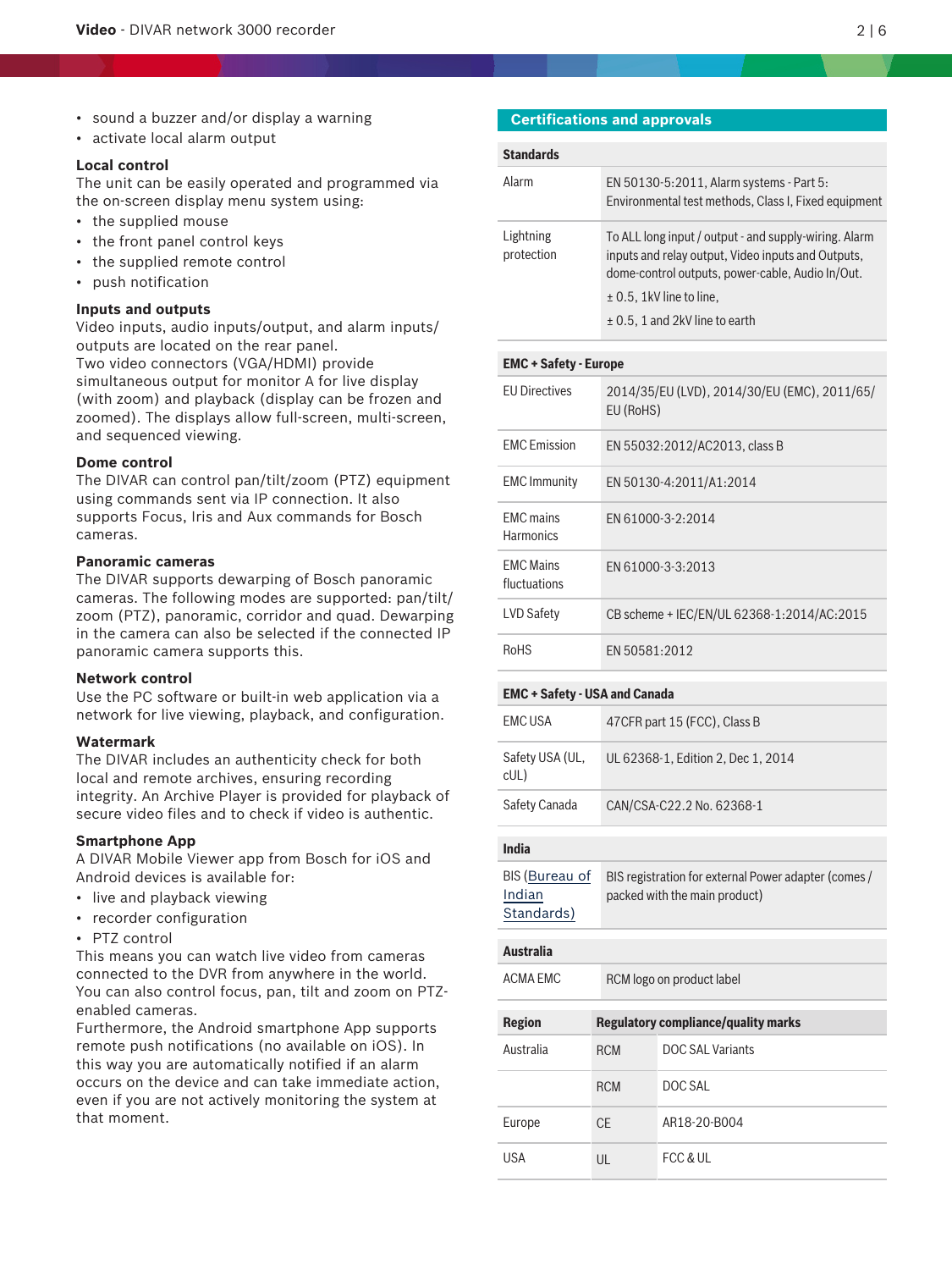

Fig. 2: DIVAR 3000 network back panel (16 PoE)

#### **IFI** PoE

Max. 16 PoE ports (115 W; 25.5 W max. per port) connected with DHCP configuration (max 32 IP cameras)

## 몲

RJ45 Ethernet connection (10/100/1000Base-T according to IEEE802.3)

## **VGA MON.A**

1 D-SUB (Monitor output)

## **HDMI MON.A**

1 HDMI (Monitor output)

## **ALARMIN**

4 screw terminal inputs, cable diameter AWG26‑16 (0.4-1.29 mm)

## **ALARM OUT**

2 screw terminal outputs, cable diameter AWG26‑16 (0.4-1.29 mm)

## **AUDIO OUT**

1 RCA (Audio output)

## **MIC IN**

1 RCA (Audio input)

**RS-485** Screw terminal output

## **RS-232**

DB9 male, 9-pin D-type (for service)

## $\overrightarrow{C}$

One USB (3.0) connector for mouse or USB memory device; one USB (2.0) also on front panel **Power input with On/Off switch**

100~240 VAC, 50-60 Hz, 3.5 A, 190 W

## €

Ground connection

## **Technical specifications**

## **Power**

External power adapter 100-240 VAC; 50-60 Hz; 1.5 AAC input (without PoE)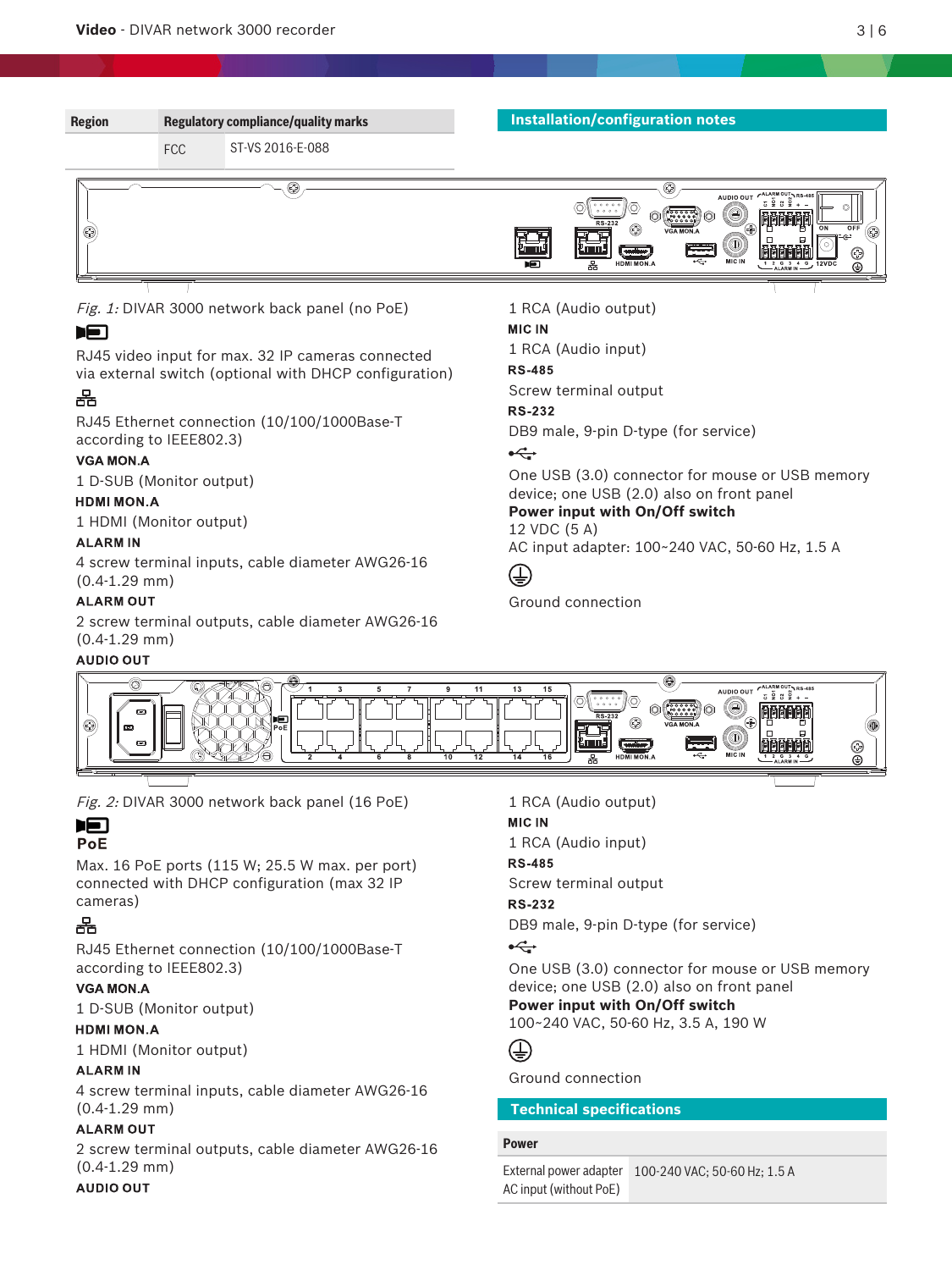## **Video** - DIVAR network 3000 recorder 4 | 6

## **Power**

| rower                                                      |                                           |
|------------------------------------------------------------|-------------------------------------------|
| AC input (with PoE)                                        | 100-240 VAC; 50-60 Hz; 3.5 A              |
| RTC battery on main<br><b>PCB</b>                          | Lithium CR2032, 3 VDC                     |
| Power adapter DC<br>output (without PoE)                   | 12 VDC; 5 A                               |
| DVR Power input<br>(without PoE)                           | 12 VDC                                    |
| Maximum main power<br>consumption (no HDD)                 | 8.7 W without PoE<br>15.2 W with PoE      |
| Maximum power<br>consumption of PoE+<br>switch             | 115W                                      |
| Maximum power<br>consumption<br>(per PoE+ port)            | 25.5W                                     |
| <b>Mechanical</b>                                          |                                           |
| Dimensions (WxDxH)                                         | 375 x 323 x 53 mm (14.8 x 12.7 x 2.1 in)  |
| Weight with PoE switch<br>(excluding HDD(s) and<br>DVD)    | 4.2 kg (9.3 lb) approx.                   |
| Weight without PoE<br>switch (excluding<br>HDD(s) and DVD) | 3.8 kg (8.4 lb) approx.                   |
| <b>Environmental</b>                                       |                                           |
| Operating temperature<br>(incl. HDD(s) and DVD)            | +0°C to +40°C (+32°F to +104°F)           |
| Storage temperature                                        | -40°C to +70°C (-40°F to +158°F)          |
| Operating humidity                                         | <93% non-condensing                       |
| Storage humidity                                           | <95% non-condensing                       |
|                                                            |                                           |
| <b>Video storage</b>                                       |                                           |
| Internal storage options                                   | Max. 2 SATA HDD or 1 SATA HDD + 1 DVD (R/ |

RW)

Max. capacity per HDD: 6 TB

Max. supported speed per HDD: 6 Gb/s

| <b>Alarms and detections</b>      |                                                                                                                          |
|-----------------------------------|--------------------------------------------------------------------------------------------------------------------------|
| Motion detection set by<br>camera | Essential or Intelligent Video Analytics (IVA),<br>Motion +                                                              |
| Alarm activations                 | Video loss, motion detection, input alarm, system<br>alarm                                                               |
| Events triggered by<br>alarm      | Recording, PTZ movement, alarm out, email,<br>buzzer, screen message, Mon A and B activated,<br>mobile push notification |
| Inputs                            | 4 inputs configurable NO/NC, max. input voltage<br>12 VDC +/-10%                                                         |
| Outputs                           | 2 relay outputs                                                                                                          |
| Relay contact                     | Max. rated, 30 VDC, 2 A continuous or 125 VAC,<br>1 A (activated)                                                        |

## **Exporting**

| DVD (optional)        | Built-in DVD+R/RW writer                                                      |
|-----------------------|-------------------------------------------------------------------------------|
| <b>USB</b>            | Flash memory or external HDD (FAT32)                                          |
| Network               | Web Client software or Video Client                                           |
| <b>Playback</b>       |                                                                               |
| Multi-channel         | Simultaneous 1/4/9/16 channels                                                |
| Mode                  | Forward, reverse, slow play, fast play, frame-by-<br>frame                    |
| Search                | Time, channel, type, smart                                                    |
| Network               | Video Client, Web client, App                                                 |
| Restrict              | Restrict video by user rights for viewing                                     |
| Protection            | Protect video against overwriting                                             |
| <b>Retention time</b> | Automatically delete recordings after 1 to 365<br>days                        |
| <b>Recording</b>      |                                                                               |
| Decoding compression  | H.265/H.264/MJPEG                                                             |
| Speed                 | Max. 60 IPS per channel, configurable                                         |
| <b>Bit rate</b>       | 16 kbps to 24 Mbps per channel                                                |
| Record interval       | 1~120 min (default: 60 min), Pre-record:<br>1~30 sec, Post-record: 10~300 sec |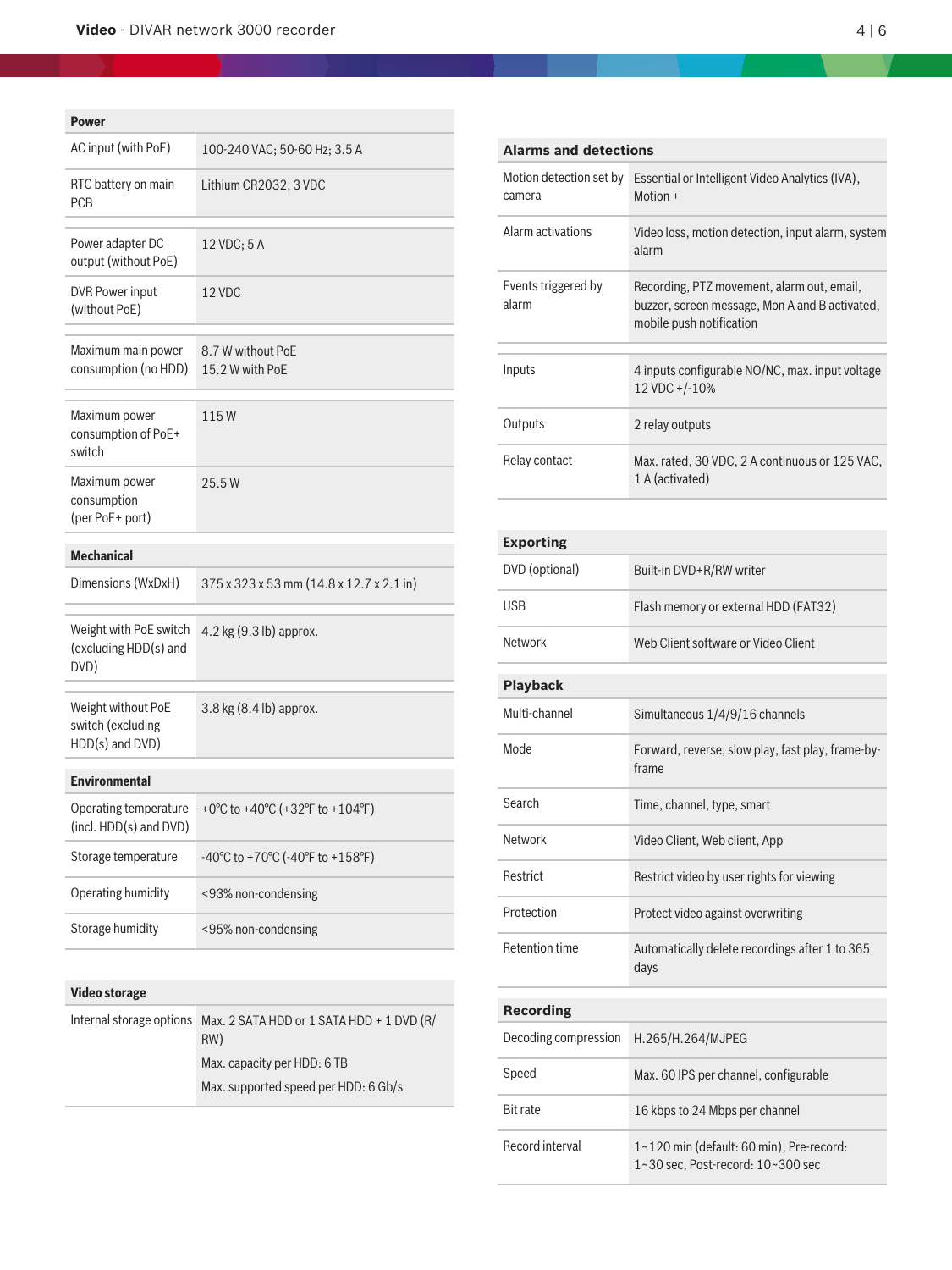| <b>Recording</b>                  |                                                                                                                                     |
|-----------------------------------|-------------------------------------------------------------------------------------------------------------------------------------|
| Mode                              | Manual, Scheduled (regular, motion detection,<br>alarm), Stop                                                                       |
| Resolution IP camera              | 12MP, 8MP, 6MP, 5MP, 3MP, 1.3MP, 1080p,<br>720p                                                                                     |
| <b>Network control</b>            |                                                                                                                                     |
| Ethernet                          | RJ45 port (10/100/1000 Mbps)                                                                                                        |
| PC software                       | Video Client, Web client                                                                                                            |
| <b>APP<sub>S</sub></b>            | iPhone, Android                                                                                                                     |
| User access                       | Maximum 128 users. Bosch advises a maximum<br>of 4 simultaneous connections. More<br>connections can cause performance limitations. |
| Protocols                         | HTTP, HTTPS, TCP/IP, IPv4/IPv6, UPnP, RTSP,<br>UDP, SMTP, NTP, DHCP, DNS/DDNS, IP Filter,<br>PPPoE, FTP                             |
| <b>Video performance</b>          |                                                                                                                                     |
| Maximum IP camera<br>channels     | 32                                                                                                                                  |
| Maximum incoming<br>bandwidth     | 320 Mbps                                                                                                                            |
| Maximum transmission<br>bandwidth | 320 Mbps                                                                                                                            |
| Maximum recording<br>bandwidth    | 320 Mbps                                                                                                                            |
| <b>Display</b>                    |                                                                                                                                     |
| Resolution                        | 3840×2160, 1920×1080, 1280×1024,<br>1280×720, 1024×768                                                                              |
| OSD                               | Camera title, Time, Video loss, Motion detection,<br>Recording, PTZ                                                                 |

| Audio            |                                                                |
|------------------|----------------------------------------------------------------|
| MIC Input        | 1 channel (via RCA) 200 to 3000 mV, 10 kOhm                    |
| Output           | 1 channel (via RCA) 200 to 3000 mV, 5 kOhm                     |
| <b>Direction</b> | Bidirectional (audio input and output connected<br>via device) |

## **Ordering information**

**DDN-3532-200N00 Recorder 32ch, no HDD** High-resolution recorder for network surveillance systems. Recorder 32ch w/o HDD Order number **DDN-3532-200N00 | F.01U.321.915 DDN-3532-200N16 Recorder 32ch, 16PoE, no HDD** High-resolution recorder for network surveillance systems. Recorder 32ch w/o HDD 16PoE Order number **DDN-3532-200N16 | F.01U.321.916 DDN-3532-212N00 Recorder 32ch 1x2TB** High-resolution recorder for network surveillance systems. Recorder 32ch 1x2TB Order number **DDN-3532-212N00 | F.01U.329.371 DDN-3532-212N16 Recorder 32ch 1x2TB 16PoE** High-resolution recorder for network surveillance systems. Recorder 32ch 1x2TB 16PoE Order number **DDN-3532-212N16 | F.01U.329.373 DDN-3532-112D16 Recorder 32ch 1x2TB 16PoE DVD** High-resolution recorder for network surveillance systems. Recorder 32ch 1x2TB 16PoE DVD Order number **DDN-3532-112D16 | F.01U.329.382 Accessories DVR-XS200-A HDD expansion 2TB** Storage expansion kit. 2 TB Order number **DVR-XS200-A | F.01U.302.620 F.01U.169.674 DVR-XS300-A HDD expansion 3TB** Storage expansion kit. 3 TB Order number **DVR-XS300-A | F.01U.302.621 F.01U.285.185 DVR-XS400-A HDD expansion 4TB** Storage expansion kit. 4 TB Order number **DVR-XS400-A | F.01U.302.657 DVR-XS600-A HDD expansion 6TB** Storage expansion kit. 6 TB Order number **DVR-XS600-A | F.01U.324.396 DVR-XS-DVD-B DVD writer expansion B** DVD writer Expansion kit B Order number **DVR-XS-DVD-B | F.01U.328.077 Services EWE-DIP3BS-IW 12 mths wrty ext DIVAR 3000 w/out HDD** 12 months warranty extension Order number **EWE-DIP3BS-IW | F.01U.346.377**